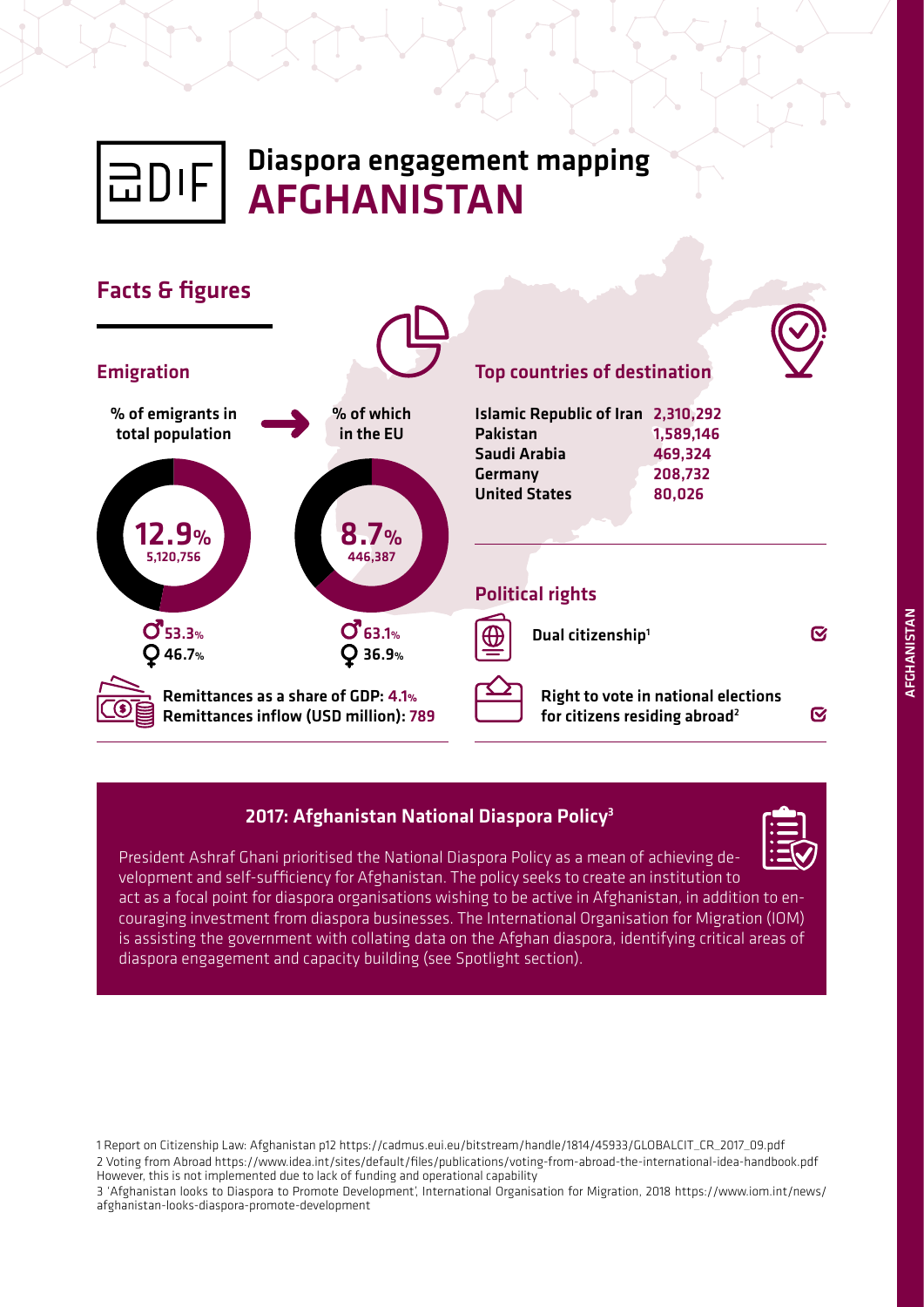## Overview of the policy and legislative framework



**•** Law on Domestic and Foreign Private Investment in Afghanistan<sup>4</sup><br>and allows domestic or foreign entities to invest in all sectors of Af promotes economic development and allows domestic or foreign entities to invest in all sectors of Afghanistan. The law has done away with sector restrictions regarding foreign investment, guarantees equal treatment with nationals for foreign investors and allows them to lease land for up to 30 years. Companies can also be wholly foreign-owned.

**↓**<br>**•** Comprehensive Migration Policy<sup>5</sup><br>the International Centre for Migrat was developed by the Afghan government in partnership with the International Centre for Migration Policy Development (ICMPD). The policy focuses on four key areas: the safe reintegration of returnees, promotion of regular and labour migration, prevention of irregular migration and efforts to maximise the development potential of migration.In June 2019, the final draft of the policy was officially presented to Afghanistan's chief executive and the Displacement and Returns Executive Committee. ICMPD plans to support policy implementation, after the final endorsement by the government. 2019

# **Trends:**

The government is aiming to use diaspora engagement to attract foreign investment and skills transfer. During the Senior Officials Meeting in 2017, President Ghani discussed the 11 top constraints facing the private sector in Afghanistan. Since then, business licensing has been improved, punitive tax penalties abolished and public-private partnerships legislation developed. The government views diaspora engagement as productive for both the government and society due to transfer of knowledge and skills acquired by the diaspora as well as remittances and business investments.

# **Obstacles**



- **Context:** Afghan diaspora organisations have highlighted insecurity, insufficient knowledge about development policies in Afghanistan and the need for greater government cooperation as priority areas to enhance diaspora engagement.<sup>6</sup> Furthermore, diaspora organisations without sufficient local connections face difficulties implementing projects, especially in rural areas.
- **Heterogeneity of the diaspora:** The Afghan diaspora varies in terms of ethnicity, political views, time of arrival, and generational or religious beliefs. This limits membership, collaboration and coordination within and among diaspora organisations. Members of the diaspora are often looked upon with suspicion by some locals when returning home, as they are perceived to have abandoned the country.<sup>7</sup>
- **Funding:** The voluntary nature of work in diaspora organisations means that they struggle to have adequate time dedicated to operational issues and are unable to attract technical staff to help with proposal writing, funding bids and project cycle management.

2005

<sup>4</sup> Law on Domestic and Foreign Private Investment in Afghanistan, Government of Afghanistan, [https://www.lexadin.nl/wlg/legis/nofr/](https://www.lexadin.nl/wlg/legis/nofr/oeur/arch/afg/PrivateInvestmentLaw.pdf) [oeur/arch/afg/PrivateInvestmentLaw.pdf](https://www.lexadin.nl/wlg/legis/nofr/oeur/arch/afg/PrivateInvestmentLaw.pdf)

<sup>5</sup> Comprehensive Migration Policy for Afghanistan, November 2019, [https://www.budapestprocess.org/component/attachments/down](https://www.budapestprocess.org/component/attachments/download/400)[load/400,](https://www.budapestprocess.org/component/attachments/download/400) Project News: Comprehensive Migration Policy for Afghanistan presented in Kabul, Afghanistan, 2019,

<sup>6</sup> Meshkovska, Biljana, Nasrat Sayed, Katharina Koch, Iman Rajabzadeh, Carole Wenger & Melissa Siegel, 2019, *Afghan Diaspora in Europe: Mapping engagement in Denmark, Germany, Sweden, and the United Kingdom*, Study commissioned by Danish Refugee Council [https://](https://www.merit.unu.edu/publications/uploads/1576769428.pdf) [www.merit.unu.edu/publications/uploads/1576769428.pdf](https://www.merit.unu.edu/publications/uploads/1576769428.pdf)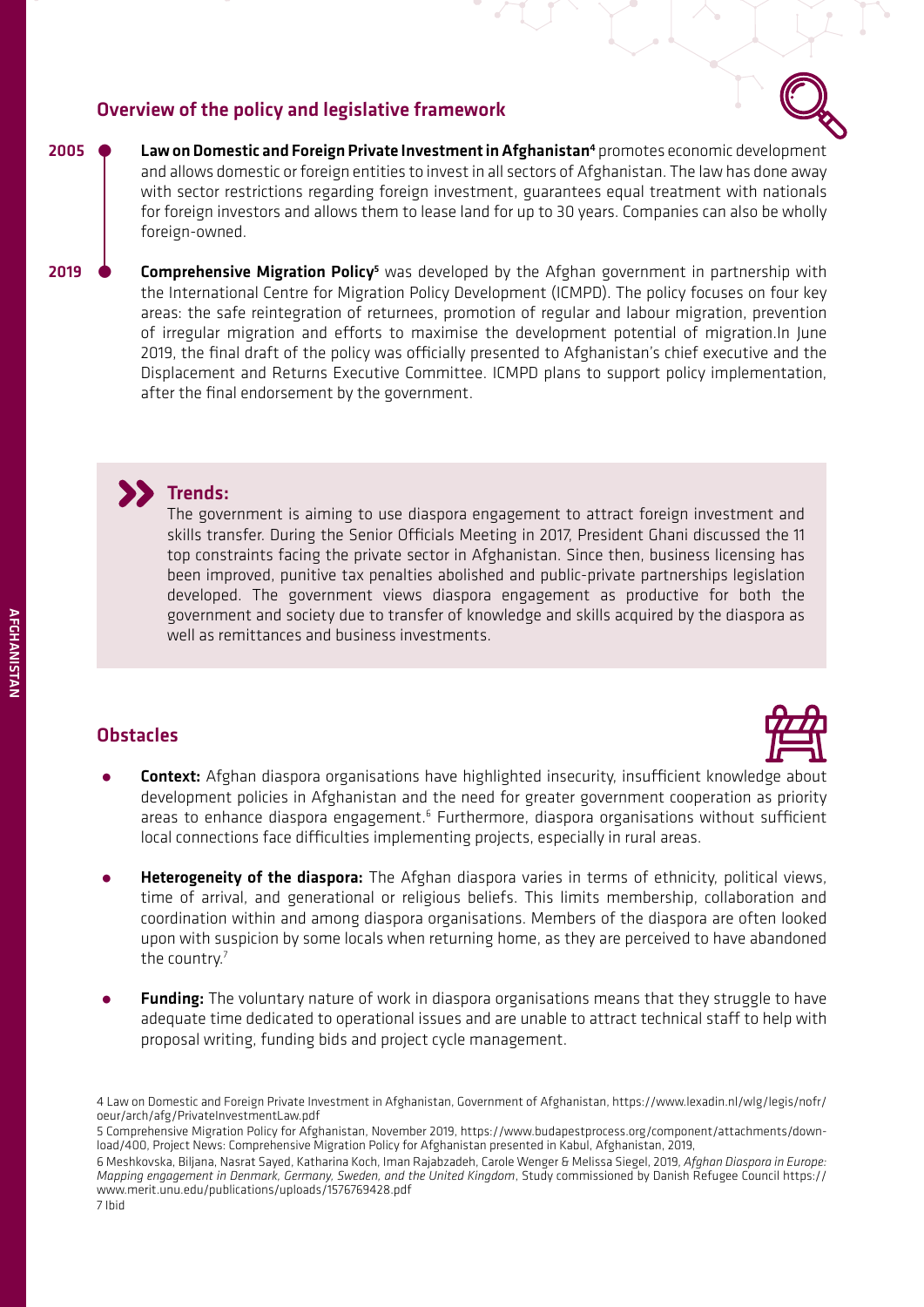# Spotlight: effective practices



# IOM Support for Implementation of National Diaspora Policy

IOM funds and implements a project to support the roll out of the Afghanistan National Diaspora Policy, with the backing of the Afghan president. The project consists of:

- 1. A mapping of the Afghan diaspora in selected countries;
- 2. Diaspora engagement needs assessment;
- 3. Capacity building for the government.

# Return of Qualified Afghans (RQA) programme, 2001-present<sup>8</sup>

The IOM initiated the RQA programme in December 2001 to tap into the expertise of qualified Afghans abroad and to engage them in the reconstruction process. The programme helped Afghans abroad to return home and to place them in key positions within ministries, government institutions and the private sector, thus enabling them to contribute to national development. By 2018, 1665 Afghan experts had returned home from 29 countries.

## Afghan Diaspora for Development Forum, 2018. [https://www.cimonline.de/en/html/cim-forum-2018-afghan-diaspora-for-development.](https://www.cimonline.de/en/html/cim-forum-2018-afghan-diaspora-for-development.html) [html](https://www.cimonline.de/en/html/cim-forum-2018-afghan-diaspora-for-development.html)

The Centre for International Migration and Development (CIM) hosted the event to facilitate diaspora engagement, networking and support the involvement of the diaspora in policy making. The event, which seems to have been a one-off initiative, brought together more than 100 participants from several Afghan diaspora organisations to discuss their work, establish new contacts and reinforce existing networks.<sup>9</sup>

## Danish Refugee Council's Diaspora Programme <https://drc.ngo/relief-work/diaspora-programme/what-we-do/diaspora-project-support>

Since 2018, the Danish Refugee Council has been engaging the Afghan diaspora in Europe to promote local humanitarian assistance, contribute to development through skills training, vocational training, and market development and improve coordination. It also commissioned the Maastricht Graduate School of Governance/United Nations University, MERIT, to conduct a study of the Afghan diaspora and diaspora organisations in Denmark, Germany, Sweden and the UK to support an improved coordination and collaboration with the Afghan diaspora.10

NETWORKS

**NETWORKS** 

NETWORKS NETWORKS

<sup>8</sup> Return of Qualified Afghans (RQA) Programme, IOM Afghanistan, [https://www.iom.int/jahia/webdav/shared/shared/mainsite/activ](https://www.iom.int/jahia/webdav/shared/shared/mainsite/activities/countries/docs/afghanistan/rqa_programme_08.pdf)[ities/countries/docs/afghanistan/rqa\\_programme\\_08.pdf](https://www.iom.int/jahia/webdav/shared/shared/mainsite/activities/countries/docs/afghanistan/rqa_programme_08.pdf) [https://www.iom.int/jahia/webdav/shared/shared/mainsite/activities/coun](https://www.iom.int/jahia/webdav/shared/shared/mainsite/activities/countries/docs/afghanistan/IOM-Afghanistan-RQA-Factsheet-January-2012.pdf)[tries/docs/afghanistan/IOM-Afghanistan-RQA-Factsheet-January-2012.pdf](https://www.iom.int/jahia/webdav/shared/shared/mainsite/activities/countries/docs/afghanistan/IOM-Afghanistan-RQA-Factsheet-January-2012.pdf) 

<sup>9</sup> Other conferences include 'Knowledge Transfer and Support. The Role of the Afghan Diaspora in Europe', 2019. [http://www.vidc.org/](http://www.vidc.org/en/topics/global-dialogue/2019/networking-conference-the-role-of-the-afghan-diaspora-in-europe/) [en/topics/global-dialogue/2019/networking-conference-the-role-of-the-afghan-diaspora-in-europe/](http://www.vidc.org/en/topics/global-dialogue/2019/networking-conference-the-role-of-the-afghan-diaspora-in-europe/) and 'The Afghan Diaspora's Role in Afghanistan's Social, Economic and Political Development Process', 2019 [https://www.eventbrite.com/e/the-academic-diaspora-confer](https://www.eventbrite.com/e/the-academic-diaspora-conference-afghanistan-by-the-farkhunda-trust-tickets-57722306974)[ence-afghanistan-by-the-farkhunda-trust-tickets-57722306974#](https://www.eventbrite.com/e/the-academic-diaspora-conference-afghanistan-by-the-farkhunda-trust-tickets-57722306974)

<sup>10</sup> Meshkovska, Biljana, Nasrat Sayed, Katharina Koch, Iman Rajabzadeh, Carole Wenger & Melissa Siegel, 2019, *Afghan Diaspora in Europe: Mapping engagement in Denmark, Germany, Sweden, and the United Kingdom*, Study commissioned by Danish Refugee Council [https://](https://www.merit.unu.edu/publications/uploads/1576769428.pdf) [www.merit.unu.edu/publications/uploads/1576769428.pdf](https://www.merit.unu.edu/publications/uploads/1576769428.pdf)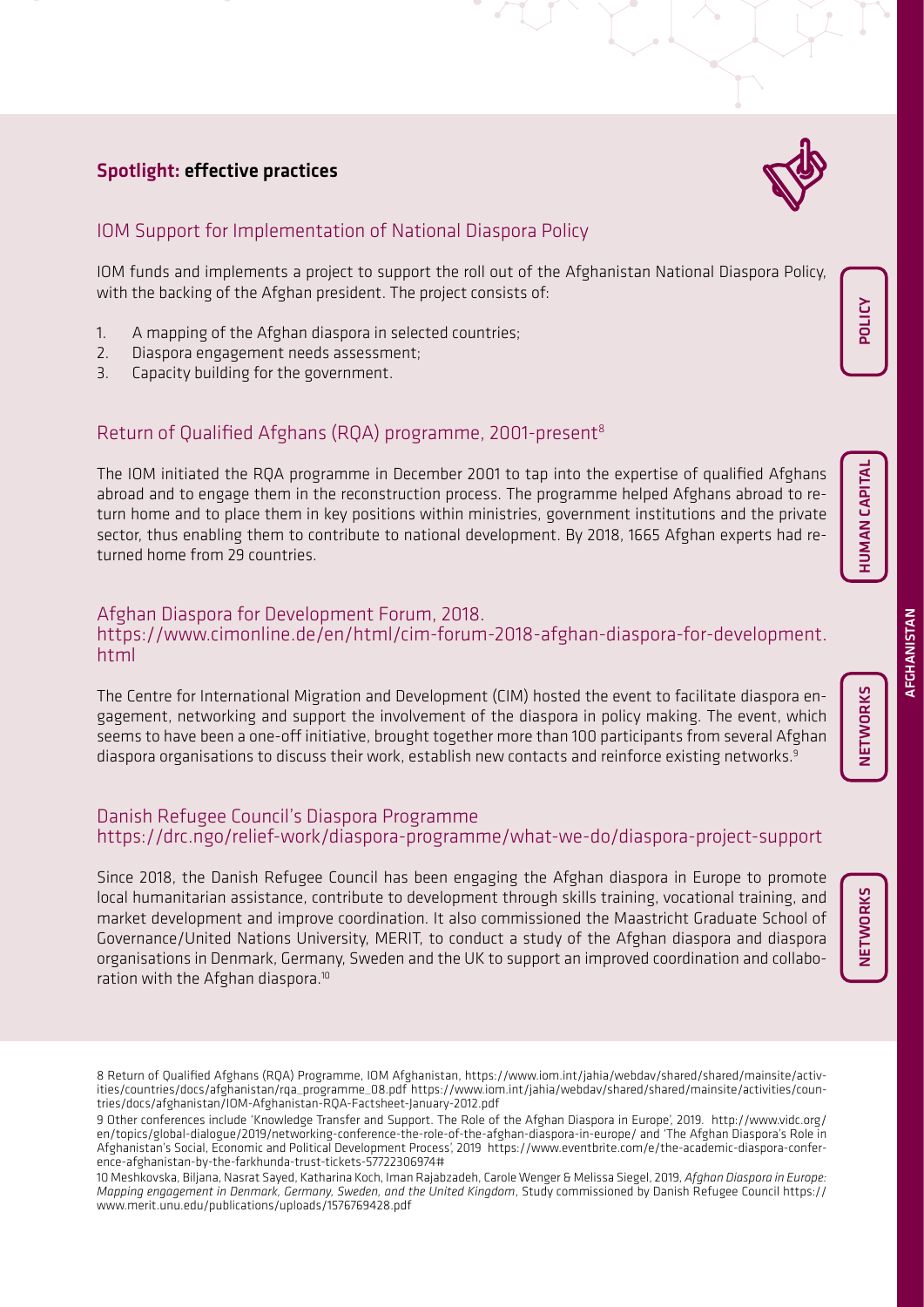# Annex: List of Actors

# Diaspora related institutions

*•* At regional level

#### World Bank Afghanistan https://www.worldbank.org/en/country/afghanistan/overview#2

Afghanistan became a member in 1955 but operations were suspended in 1979, shortly after the Soviet invasion. The World Bank continued to provide assistance through its office in Pakistan and operations resumed in 2002. To date, the World Bank has provided over \$4.48 billion for development and emergency reconstruction projects, \$4.14 billion in grants and \$436.4 in no-interest loans. The bank has 10 active International Development Association (IDA) projects worth \$908 million and 14 projects jointly funded with the Afghanistan Reconstruction Trust Fund valued at over \$2.3 billion from IDA. The International Finance Corporation (private sector development arm of World Bank) has a current cumulative committed investment portfolio of over \$238 million and advisory services portfolio of \$11.5 million.

#### International Centre for Migration Policy Development (ICMPD) <https://www.icmpd.org/home/>

Founded in 1993, ICMPD is an international organisation with 17 member states, 300 staff members and is active in more than 90 countries worldwide. It takes a regional approach in its work to create efficient partnerships along migration routes. It has signed an MoU with Afghanistan's Ministry of Refugees and Repatriation to develop a Comprehensive Migration Policy (CMP). They have also partnered to set up a Migrant Resource Centre in Kabul, Afghanistan, to provide clear information on possibilities for orderly migration and pre-departure information to potential migrants. This was officially presented in 2019 in Kabul. ICMPD is also the implementing partner of the project "support to the Silk Routes Partnership for Migration under the Budapest process". The Silk Routes Partnership Project aims to strengthen the migration management capacities of the Silk Routes countries – Afghanistan, Iraq and Pakistan – and is funded by the EU, Bulgaria, Hungary (lead), Netherlands, Norway, Sweden, Switzerland, Turkey and the UK. ICMPD also engages extensively with the Ministry of Labour on their labour migration practices and policies and supports the Ministry of Interior Affairs in regional law enforcement cooperation initiatives.

#### International Organisation for Migration Afghanistan <https://afghanistan.iom.int>

The IOM Afghanistan works closely with national and local government institutions, NGOs, community organisations and donor communities to deal with migration management, humanitarian emergencies and improved living conditions for vulnerable communities.

#### Deutsche Gesellschaft fur Internationale Zusammenarbeit (GIZ) <https://www.giz.de/en/worldwide/358.html>

GIZ's work is mainly commissioned by the German Federal Ministry for Economic Cooperation and Development (BMZ) and the Federal Foreign Office (AA). It also works for international donors such as the World Bank and the Government of the Netherlands. GIZ's work in Afghanistan focuses on improving living conditions for the population and in the northern provinces of Kunduz, Takhar, Badakhshan, Baghlan, Balkh and Samangan.

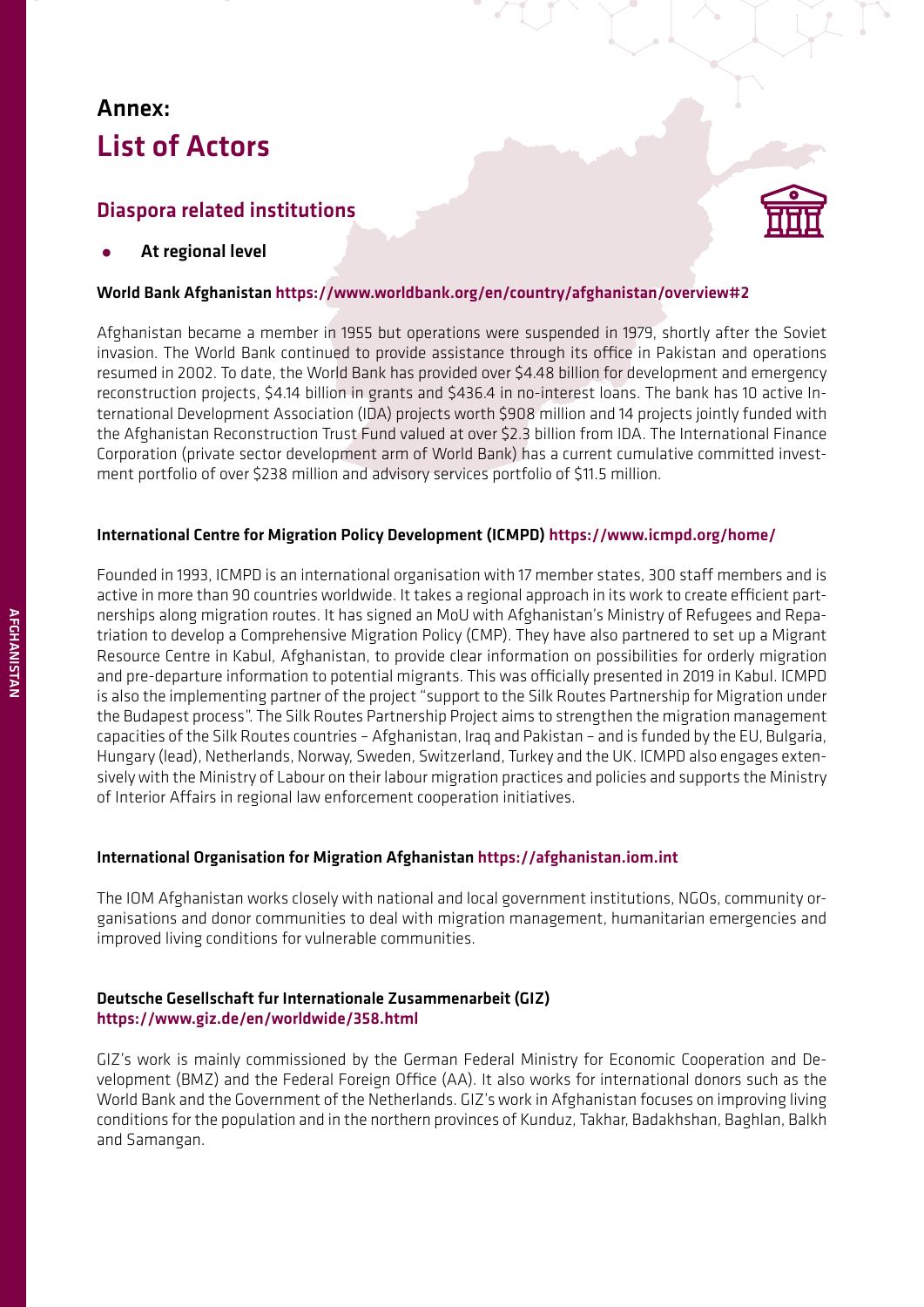#### United Nations Development Programme (UNDP) Afghanistan <https://www.af.undp.org/content/afghanistan/en/home.html>

The UNDP has been working in Afghanistan on challenges related to climate change and resilience, gender, governance, health, livelihoods and rule of law. Its work is guided by the government, its development councils and is carried out in close coordination with partner UN agencies.

#### USAID in Afghanistan <https://www.usaid.gov/afghanistan>

USAID's goal in Afghanistan is to promote a stable, inclusive and prosperous country. The key elements of USAID's strategy going forward call for sustaining the significant achievements in health, education, and women's empowerment; stimulating agriculture-led economic growth and fiscal sustainability; and supporting legitimate and effective Afghan governance.

#### United Nations Assistance Mission in Afghanistan (UNAMA) <https://unama.unmissions.org/activities>

UNAMA was established by the UN Security Council in 2002 at the request of the Government of Afghanistan. Its mandate is reviewed annually with the latest mandate renewal in September 2019 when resolution 2489 was adopted to continue to lead and coordinate international civilian efforts in full cooperation with the Afghanistan government.

### Southern Western Afghanistan & Baluchistan Association for Coordination (SWABAC) <http://www.swabac.org>

The association was established in 1988 by 12 international NGOs in Pakistan based on the needs of having a coordination mechanism to harmonise their activities. Its activities fall within three categories: coordination, advocacy and capacity building.

#### *•* National institutions

{ At ministerial level

#### Ministry of Labour, Social Affairs, Martyrs and Disabled <https://molsa.gov.af/en/about-ministry-0>

The ministry has four key programmes: labour welfare & skills development; welfare of the families of martyrs & disabled; social welfare; and administration & finance capacity development. This is currently the lead ministry responsible for diaspora engagement and it is responsible for administration and management.

#### Ministry of Refugees and Repatriation (MoRR), <https://morr.gov.af/en>

The ministry addresses issues related to returned refugees, reintegration and internally displaced person (IDP) management.

#### Ministry of Foreign Affairs (MFA),<https://www.mfa.gov.af>

The ministry focuses on bilateral and multilateral relations with migrant host countries and deals with cross-border issues that might stem from migration or returning diaspora.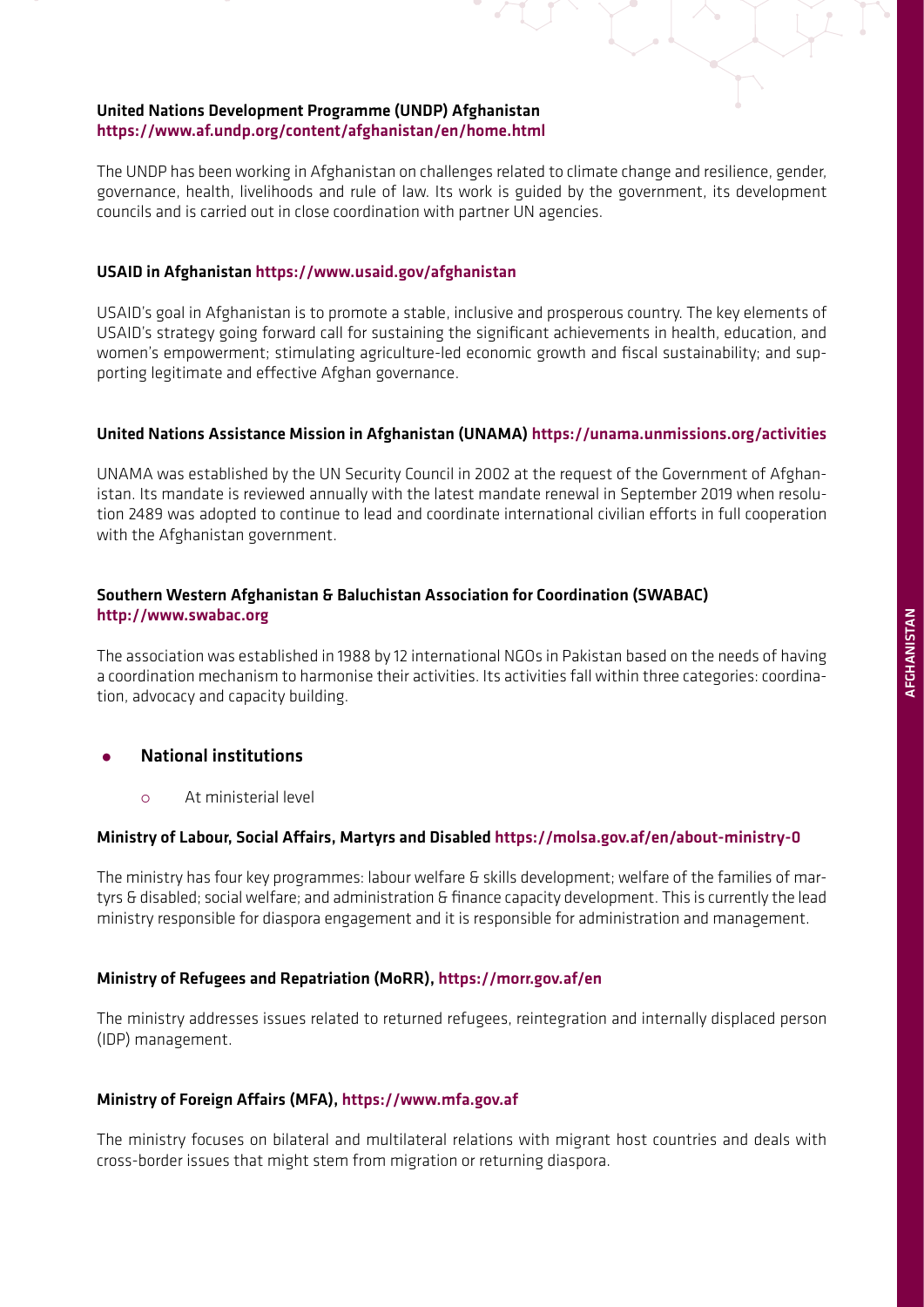#### Ministry of Interior (MoI), <https://moi.gov.af/en>

The ministry is responsible for issuing legal documents, such as passports and visas, as well as handling the prevention of irregular migration.

{ At sub-ministerial level

#### Da Afghanistan Bank,<https://dab.gov.af/index.php/>

The Central Bank of Afghanistan has introduced a lot of legislation related to international money transfers and remittance transfers. It introduced the Law of Da Afghanistan Bank (2003/4) which contains 134 articles focusing on aspects such as currency, securities services and transfer systems, foreign exchange controls and exchange rate policy.

#### High Commission for Migration<https://president.gov.af/en/about-high-commission-for-migration/>

After being mooted by the Minister of Refugees and Repatriations, the formation of a High Commission for Migration was discussed and approved in an Afghanistan cabinet meeting in 2015. The High Commission is assigned to manage affairs related to refugees, provide rights and social services to refugees and those returning to the country and also garner aid from countries, especially that of host countries.

 $\alpha$  At local level

#### Afghanistan Public Policy Research Organisation, 2008, <https://appro.org.af>

It is an independent social research organisation with a mandate to promote social and policy learning to benefit development efforts in Afghanistan through conducting research, monitoring, evaluation, training and mentoring. They are registered with the Ministry of Economy in Afghanistan as a non-profit NGO.

#### Agency Coordinating Body for Afghan Relief and Development (ACBAR), 1988 <http://www.acbar.org/page/3.jsp?title=background>

The agency was created in Pakistan in response to the demand from NGOs working with Afghan refugees in Pakistan and across the border in Afghanistan to coordinate assistance and delivery of services more efficiently. It focuses on information sharing, coordination, advocacy with NGO members, the government, UN, donors and wider civil society.

#### Afghanistan Institute for Civil Society, 2014, <https://aicsafg.org/>

It aims to support a credible and competent civil society sector in Afghanistan by linking civil society organisations, donors, government and capacity building services through culturally appropriate certification schemes. It seeks to encourage the growth of a vibrant civil society, promoting pluralism and participatory development in Afghanistan.

#### Afghan NGO Coordination Bureau, 1991, <https://www.ancb.org/index.php>

It was founded as a network of national NGOs in Afghanistan coordinating the activities among its members, the government, international organisations, UN and donor Agencies. It strives to enhance the capacity of member organisations through workshops, seminars and building partnerships with other or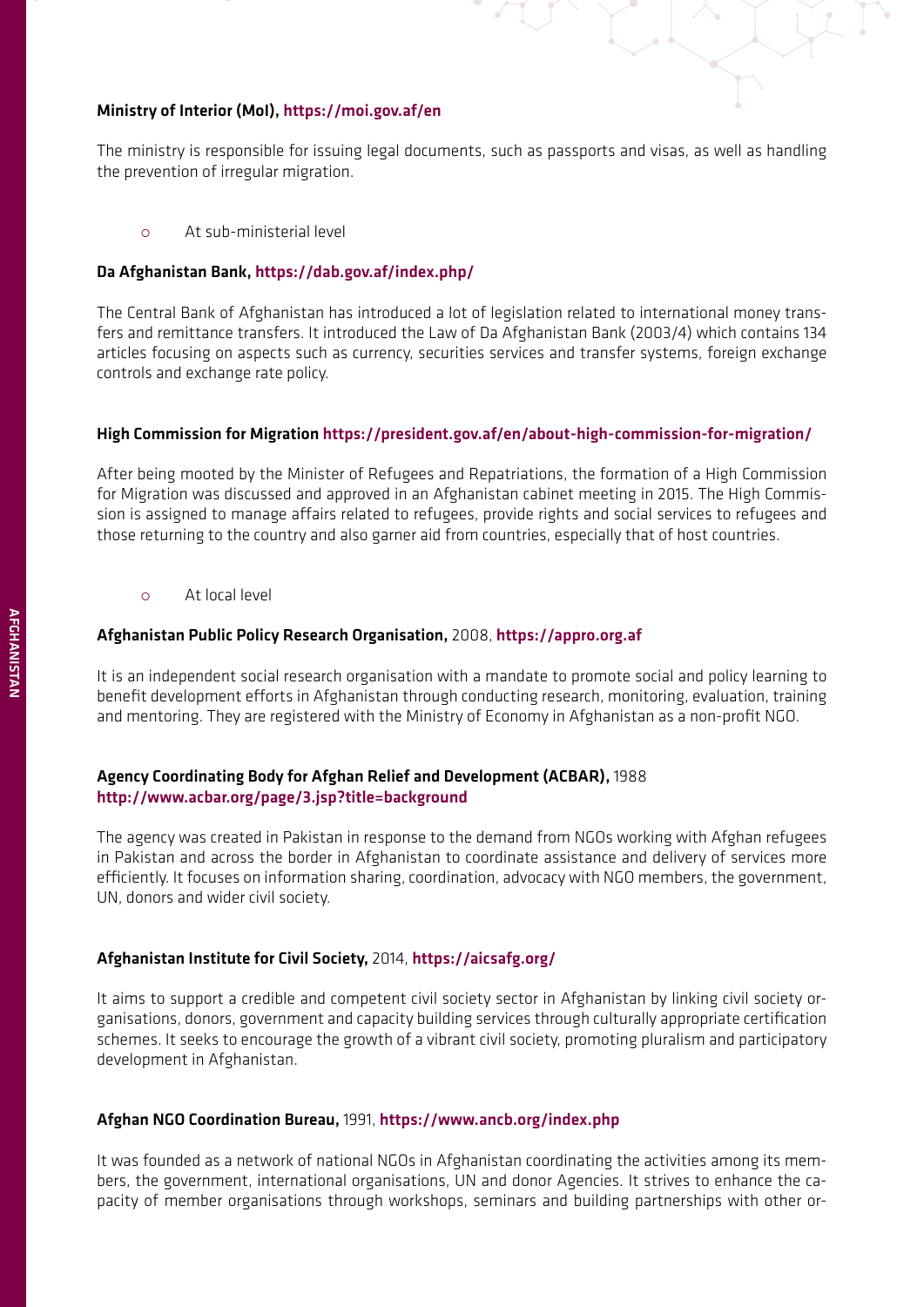ganisations to boost technical capacity. It has 200 members in health, agriculture, human rights, women empowerment, education, environment, civic education sector and capacity building.

#### Afghan Civil Society Forum-organization (ACSFo), 2001, <https://acsf.af/>

The organisation was established in partnership between Afghan civil society actors and 'Swisspeace' (a Swiss private foundation for the promotion of peace). It aims to coordinate, expand and foster civil society networks in Afghanistan and identify, raise and incorporate the needs, concerns and views of Afghan citizens into the social, economic and political development processes.

#### American University of Afghanistan, 2006, <https://www.auaf.edu.af/>

The American University of Afghanistan is Afghanistan's only nationally accredited, private, not-for-profit, non-partisan and co-educational university. It enrols more than 1700 full and part time students and has produced 29 Fulbright scholars. It also maintains partnerships with American universities. The university was founded by Dr Sharif Fayez who was from the Heart province in Afghanistan and pursued his graduate education in the US.

# Diaspora organisations in Europe

#### Afghan Academy International early 1980s UK <https://www.afghanacademy.org.uk>

This independent, non-political and non-tribal organisation was set up to serve and support newly-arrived Afghans in the U.K. with early personal and social needs as well as to provide and promote cultural and educational activities to the new Afghan community.

#### Afghan Council of Great Britain (ACGB) UK <http://a-cgb.co.uk>

ACGB is the first national council of the British Afghan community in the UK affiliated with regional public, private and nongovernmental organizations from across England, Scotland, Wales and Northern Ireland. It promotes consultation, cooperation, and collaboration on Afghan affairs in the UK. It also founded the Federation of European Afghan Associations, which is the largest independent non-political union of Afghan diaspora organisations from across Europe.

#### Afghan-German Doctors Association-Weimar (ADAV) 2004 Germany <https://www.afghan-telemedicine.org/en/adav-weimar>

#### $\boxtimes$  Development activities

ADAV is a registered voluntary association in Germany which provides scientific and practical help with establishing medical facilities and efficient healthcare in Afghanistan. It trains Afghan doctors and medical staff by sending doctors from Germany and other European countries to Afghanistan or by finding scholarships for Afghan doctors. It also engages in the psychological support of Afghans living in Germany.

#### Afghanisches Kommunikations-und Kulturzentrum (Afghan Communication and Culture Centre) 1987 Germany <https://afghan-kultur.de>

Promotes Afghan culture in Germany to assist with the integration of recent Afghan arrivals in Berlin, including German lessons. It also offers social and psychosocial counselling, cultural activities and social events, and Dari and Pashto courses.

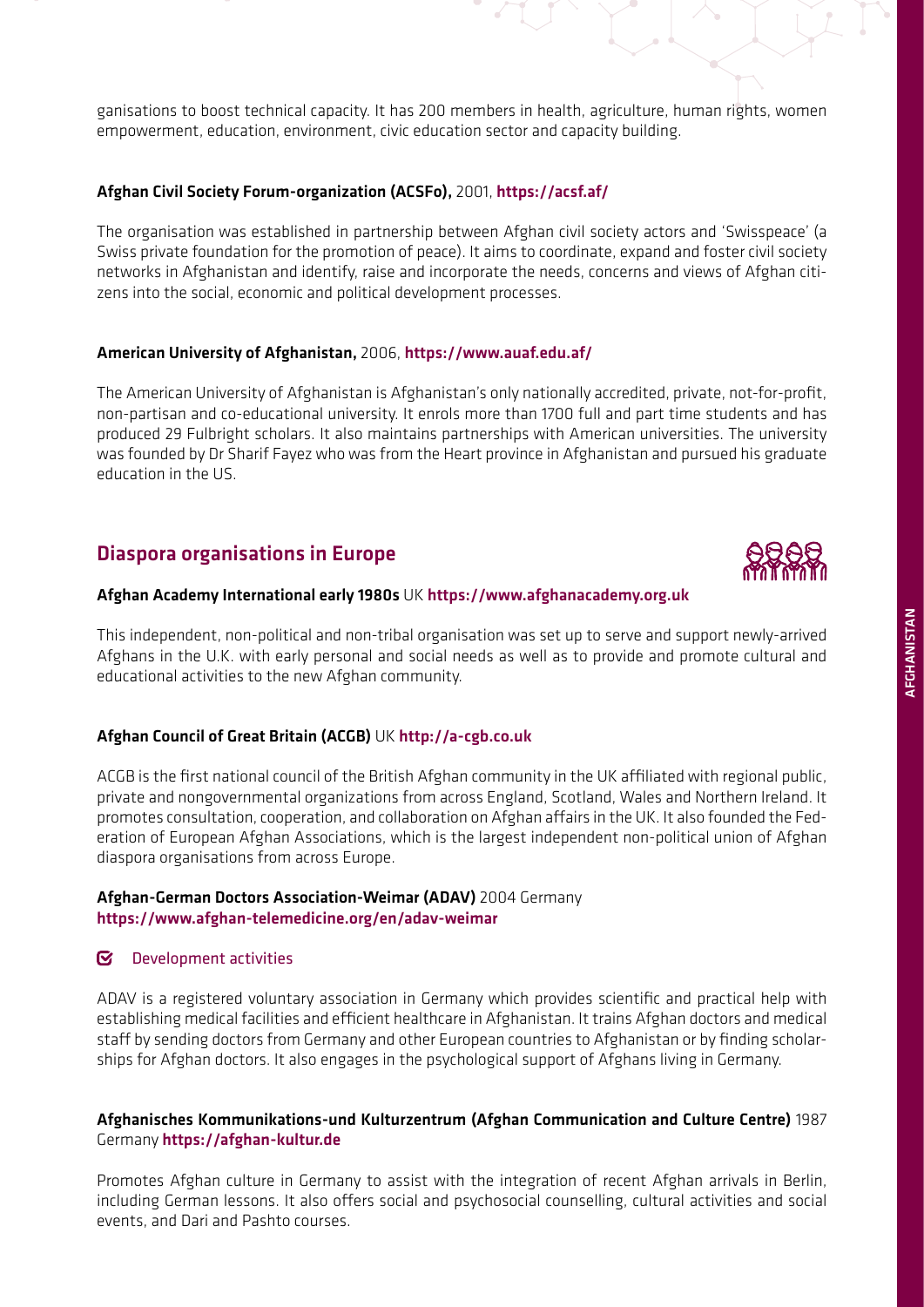#### Afghan Medical Staff Association 2002 Germany <http://www.afghanmedstaff.de/>

#### $\boldsymbol{\nabla}$ Development activities

Combining Afghan and German medical expertise, AMSA supports the continuous training and qualification of Afghan doctors through capacity building either in Germany or in Afghanistan. It carries out projects that are intended to contribute to the development and modernisation of the healthcare system in Afghanistan.

#### Association of Afghan Healthcare Professionals 2011 UK <http://aahpuk.org>

#### **N** Development activities

This organisation assists with the education and training of healthcare professionals of Afghan origin in the UK and works with other medical organisations in the UK and Afghanistan to promote clinical awareness and contribute to the reconstruction and development of Afghanistan's healthcare sector. The Wheelchair project was a joint charitable venture between AAHP, The Karen Woo Foundation and Baaz Foundation (Afghanistan). The Clean Drinking Water project was implemented in Balkh province (2013) and Provincial Hospitals set up in Ghor (2015) and Chaghcharan Ghor (2014). It has also supported the Khwaja jam clinic in providing healthcare services to its local population for nearly three decades. The association also organises fund-raising events.

#### Bildung, Kultur, Begegnung (Education, Culture, Encounter) (YAAR) 2012 Germany <http://yaarberlin.de/english/>

This organisation offers German, Dari/Farsi and Pashto language courses and legal advice for refugees from Afghanistan in Germany, in addition to social activities for women empowerment and political participation.

#### Dachverband des Afghanischen Medizinischen Fachpersonals (DAMF) (Association of Afghan Medical Professionals) 2002 Germany <http://damf-ev.com/Startseite/>

#### $\overline{\mathbf{S}}$ Development activities

This organisation functions as a coordinating NGO of all medical and other Afghanistan-focused NGOs based in Germany. They focus particularly on providing books for Afghan universities, have built and fund the running costs of the Dewanbegi clinic in Kabul and organise the annual Hamburg-Afghan week. The organisation coordinates activities with the German Ministry of Public Health, Ministry of Education and the German institutions, including GIZ in Afghanistan.

#### Farkhunda Trust for Afghan Women's Education 2016 UK <http://www.farkhundatrust.org>

Farkhunda Trust supports Afghan women with exceptional academic records by providing mentorship and scholarships to attain their education in the UK. The trust has institutional links with Kabul University and Gawharshad Institute of Higher Education in Kabul.